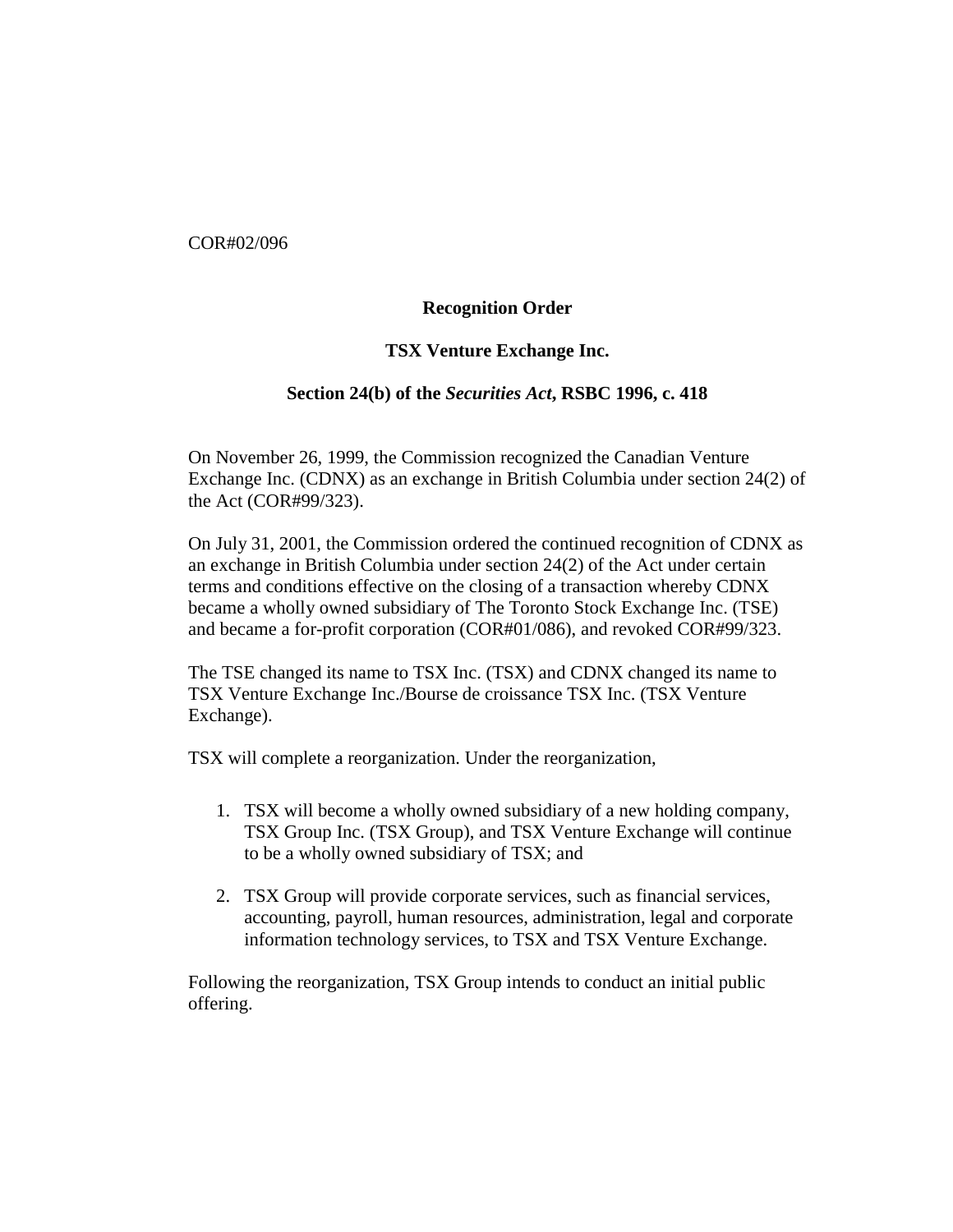The Commission received representations, acknowledgements and undertakings from TSX Venture Exchange, TSX and TSX Group in connection with TSX Venture Exchange's application for continued recognition as an exchange.

The Commission considers it appropriate to set out in an order revised terms and conditions of the continued recognition of TSX Venture Exchange as an exchange following the reorganization.

TSX Venture Exchange, TSX and TSX Group have agreed to the terms and conditions set out in the order.

TSX Venture Exchange will be subject to the joint regulatory oversight of the Commission and the Alberta Securities Commission (ASC).

Based on the application of TSX Venture Exchange, including the representations, undertakings and acknowledgements made by TSX and TSX Group to the Commission in connection with the application, the Commission is satisfied that the continued recognition of TSX Venture Exchange following the reorganization will not be prejudicial to the public interest.

The Commission orders the continued recognition of TSX Venture Exchange as an exchange under section 24(b) of the Act effective on the closing of the reorganization provided TSX Venture Exchange meets and continues to meet the revised terms and conditions set out in Schedule A. Recognition will continue until the Commission, after giving TSX Venture Exchange an opportunity to be heard, revokes it.

This order revokes and replaces COR#01/086.

September 3, 2002

Douglas M. Hyndman Chair

Ref: COR#01/086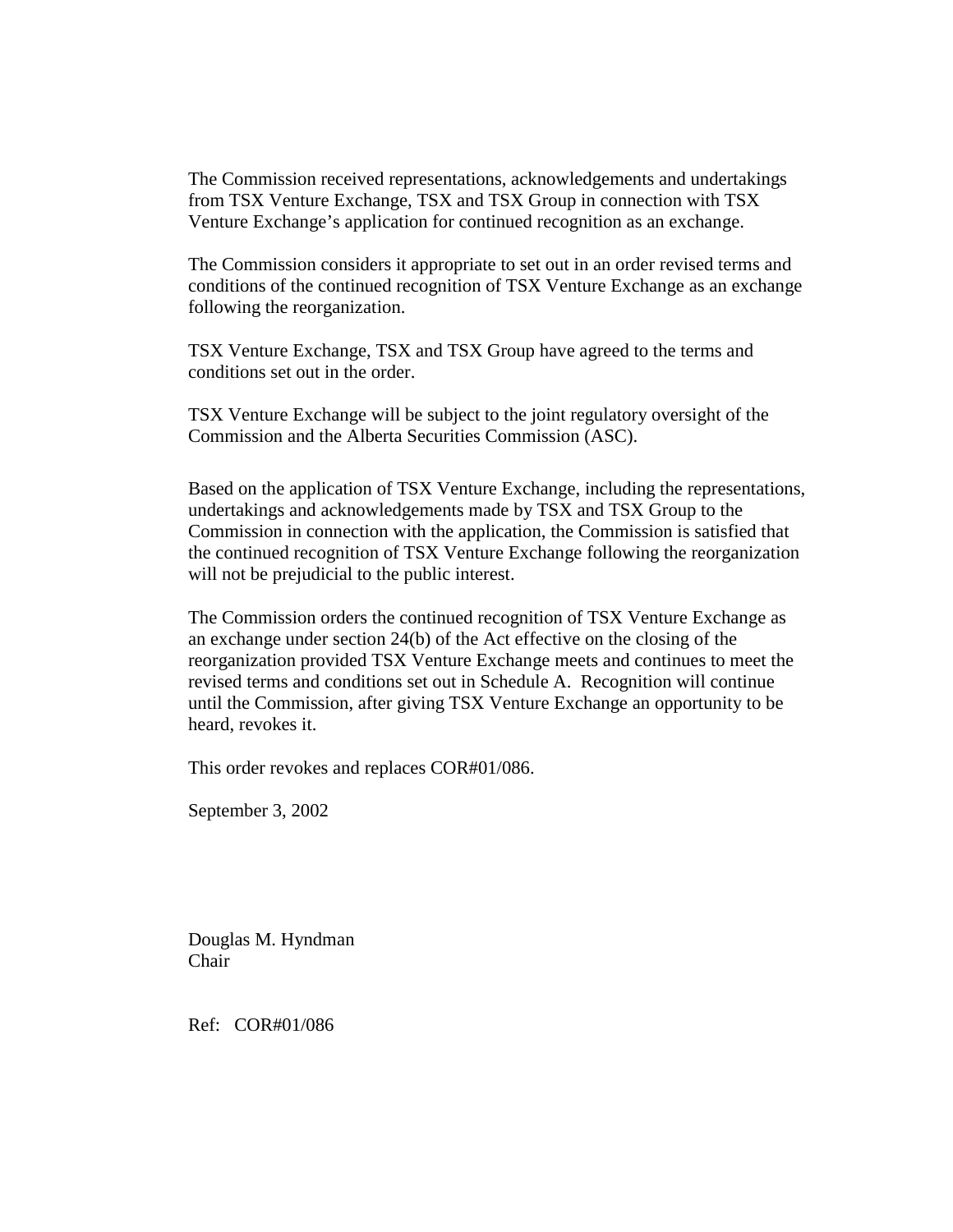# **Schedule A**

# **National junior exchange**

1. TSX Venture Exchange will operate a national exchange for junior issuers under a separate brand identity and separately from the national exchange for senior issuers operated by TSX and TSX Group.

# **Local presence**

- 2. TSX Venture Exchange will maintain an office in Vancouver through which it will
	- (a) provide corporate finance services to, and perform corporate finance functions for, its listed issuers and applicants for listing; and
	- (b) perform issuer regulation functions.
- 3. TSX Venture Exchange will obtain, solicit and provide regional input on the development of listing and other corporate finance requirements for its listed issuers and applicants for listing.

### **Public interest**

- 4. TSX Venture Exchange will operate in the public interest.
- 5. TSX Venture Exchange will maintain rules, policies, and other similar instruments (rules) that
	- (a) are not contrary to the public interest;
	- (b) regulate all aspects of its business and affairs; and
	- (c) are appropriate to foster a vibrant and effective market for junior issuers.
- 6. More specifically, TSX Venture Exchange will ensure that
	- (a) the rules are designed to
		- (i) ensure compliance with applicable securities legislation;
		- (ii) prevent fraudulent and manipulative acts and practices;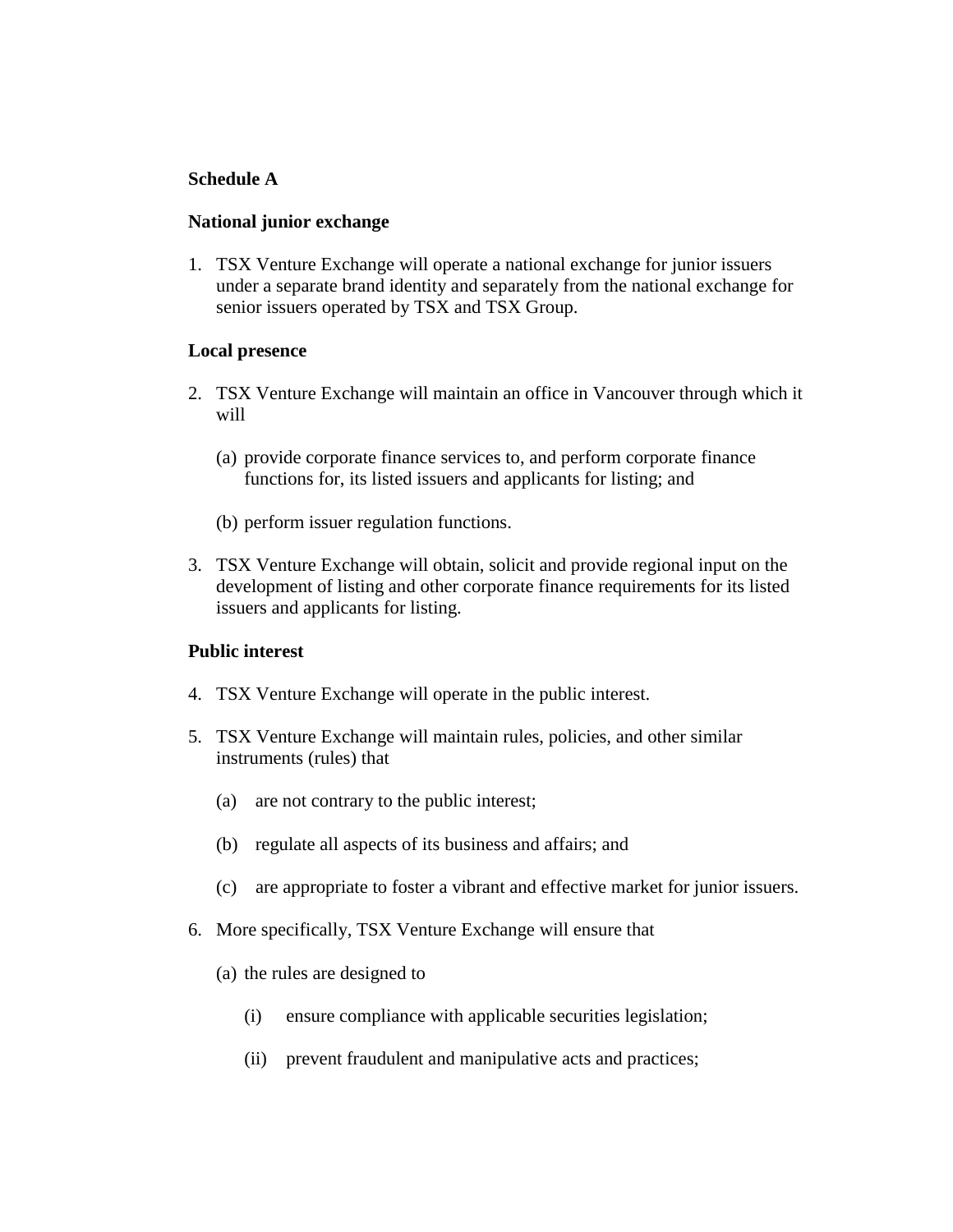- (iii) promote just and equitable principles of trade;
- (iv) foster co-operation and co-ordination with entities engaged in regulating, clearing, settling, processing information about, and facilitating transactions in, securities; and
- (v) provide for appropriate sanction or discipline for violation of its rules for all persons under the jurisdiction of TSX Venture Exchange and for its listed issuers;
- (b) the rules do not
	- (i) permit unreasonable discrimination between those seeking and granted access to the listing, trading and other services of TSX Venture Exchange;
	- (ii) impose any burden on competition that is not reasonably necessary or appropriate; and
- (c) the rules are designed to ensure that the business of TSX Venture Exchange is conducted in a manner that affords protection to investors.

# **Regulation functions**

- 7. TSX Venture Exchange will continue to perform its corporate finance and issuer regulation functions, including
	- (a) setting listing and other corporate finance requirements for its listed issuers and applicants for listing;
	- (b) monitoring the conduct and activities of its listed issuers for compliance with its rules; and
	- (c) making decisions under its rules about its listed issuers, persons associated with its listed issuers and applicants for listing and providing for a review or appeal process for these decisions.
- 8. TSX Venture Exchange is and remains responsible for performing market regulation functions, including setting requirements governing the conduct of its members and participating organizations, monitoring their conduct and enforcing the requirements of TSX Venture Exchange governing their conduct.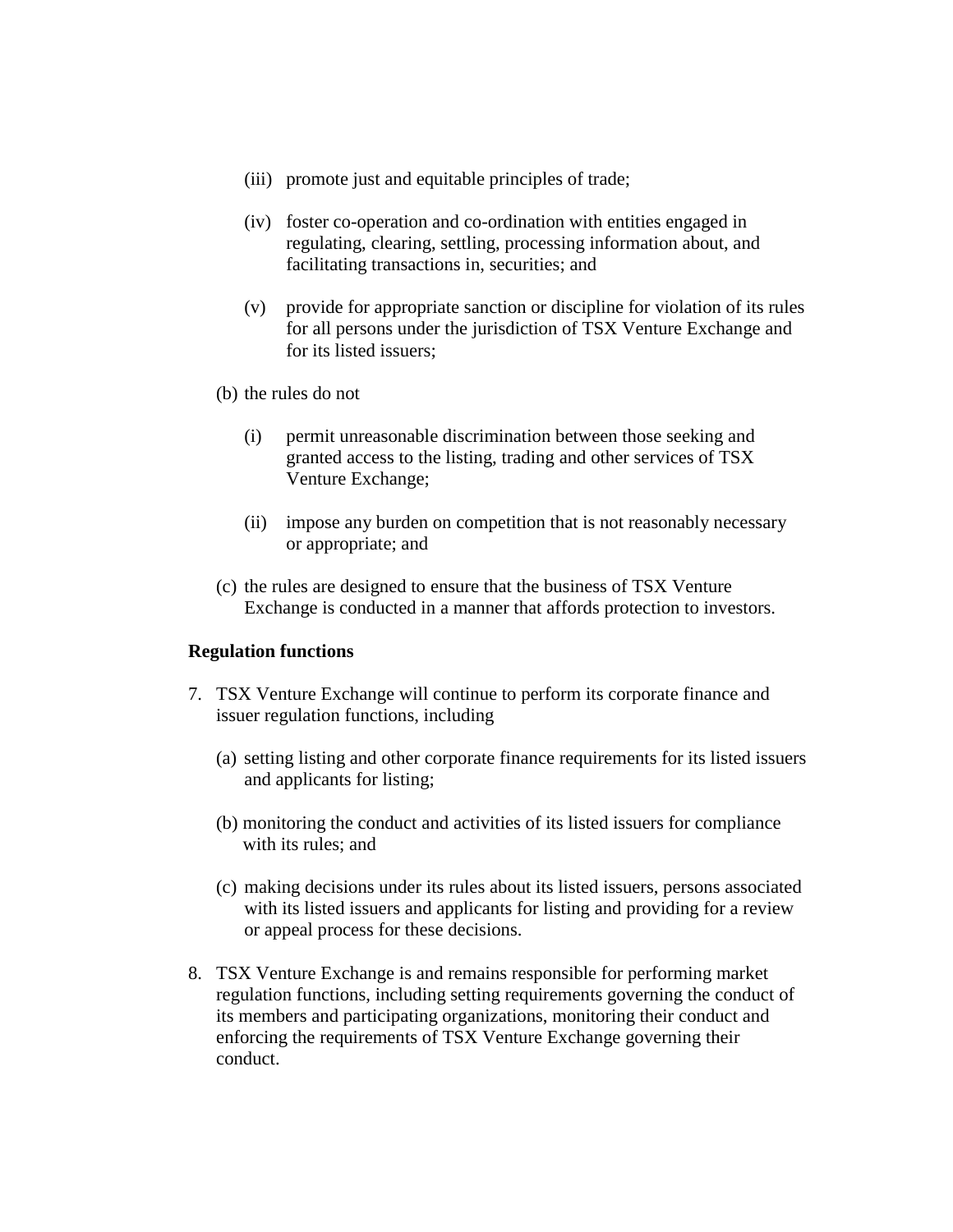- 9. TSX Venture Exchange has retained and, except with prior Commission approval, will continue to retain Market Regulation Services Inc. (RS) as a regulation services provider to provide, as its agent, certain regulation services that have been approved by the Commission. TSX Venture Exchange will provide to the Commission, on an annual basis, a list outlining the regulation services provided by RS and by TSX Venture Exchange. Any amendment to this list will be subject to prior Commission approval.
- 10. TSX Venture Exchange will continue to perform all other regulation functions not performed by RS, including its corporate finance and issuer regulation functions. TSX Venture Exchange will not perform these functions through any other party, including any of its affiliates or associates, without prior Commission approval. For greater certainty, any outsourcing of a business function that is done in accordance with paragraph 35 does not contravene this paragraph.
- 11. Management of TSX Venture Exchange will at least annually assess the performance by RS of its regulation services and submit a report to the board of TSX Venture Exchange with any recommendations for improvements. TSX Venture Exchange will give the Commission a copy of each report and advise the Commission of any actions it proposes to take as a result.
- 12. TSX Venture Exchange
	- (a) will provide the Commission with an annual report in the form and with the information specified by the Commission from time to time; and
	- (b) will not, without prior Commission approval, make any significant changes to the manner in which it provides and performs corporate finance services and functions and performs issuer regulation functions.
- 13. TSX Venture Exchange, through RS or otherwise, will ensure that its members, participating organizations and listed issuers are appropriately sanctioned or disciplined for violations of its rules. In addition, TSX Venture Exchange will provide notice to the Commission of any violation of securities legislation of which it becomes aware in the ordinary course operation of its business.
- 14. TSX Venture Exchange will advise the Commission on at least a quarterly basis (or any other basis as the Commission may agree to in writing) of all significant issues arising from issuer non-compliance with TSX Venture Exchange rules, and provide information in a form acceptable to the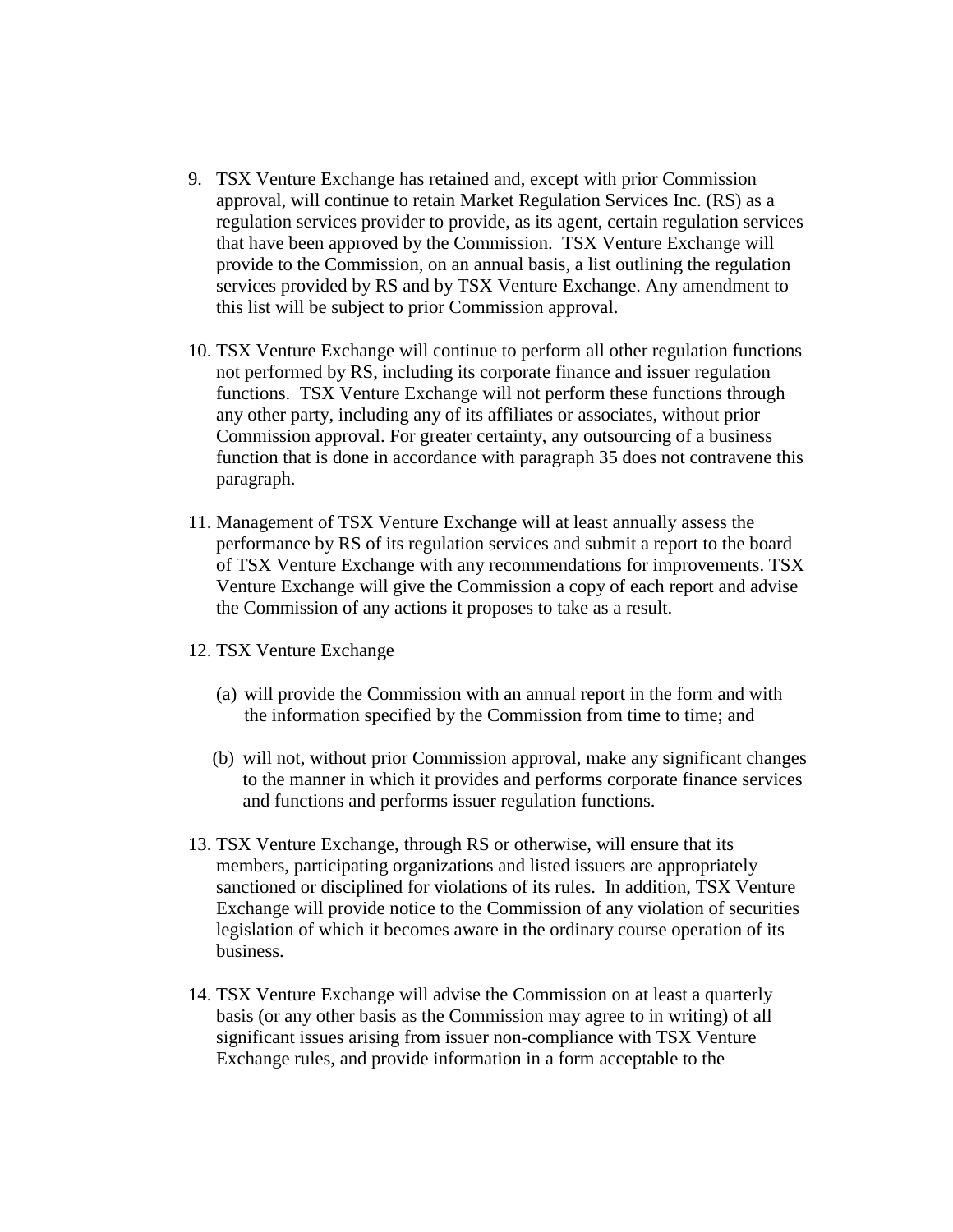Commission on the issuers or other persons involved, the nature of the issues and the action taken or being taken by it to deal with the situation.

15. TSX Venture Exchange will advise the Commission in writing on at least a quarterly basis (or any other basis as the Commission may agree to in writing) of all significant exemptions or waivers of corporate finance policies and provide information on the issuers involved, the nature of the waivers or exemptions and the reasons for granting the waivers or exemptions.

### **Regulatory oversight**

16. TSX Venture Exchange will comply with the rule review and approval procedures established from time to time by the Commission and the ASC. TSX Venture Exchange will file with the Commission all rules adopted by its board.

### **Corporate governance**

- 17. To ensure diversity of representation, TSX Venture Exchange will ensure that
	- (a) its board is composed of individuals that provide a proper balance between the interests of the different entities using its services and facilities; and
	- (b) a reasonable number and proportion of its directors are independent directors, as provided in paragraph 20.
- 18. TSX Venture Exchange's governance structure will provide for
	- (a) fair and meaningful representation, having regard to its nature and structure, on the board and any board or advisory committee;
	- (b) appropriate representation on the board and any board committees of persons that are independent directors;
	- (c) appropriate qualification, remuneration and conflict of interest provisions and limitation of liability and indemnification protections for its directors, officers and employees generally.
- 19. At least 25% of the directors of TSX Venture Exchange will, at all times, be persons that have expertise in or are associated with the Canadian public venture capital market.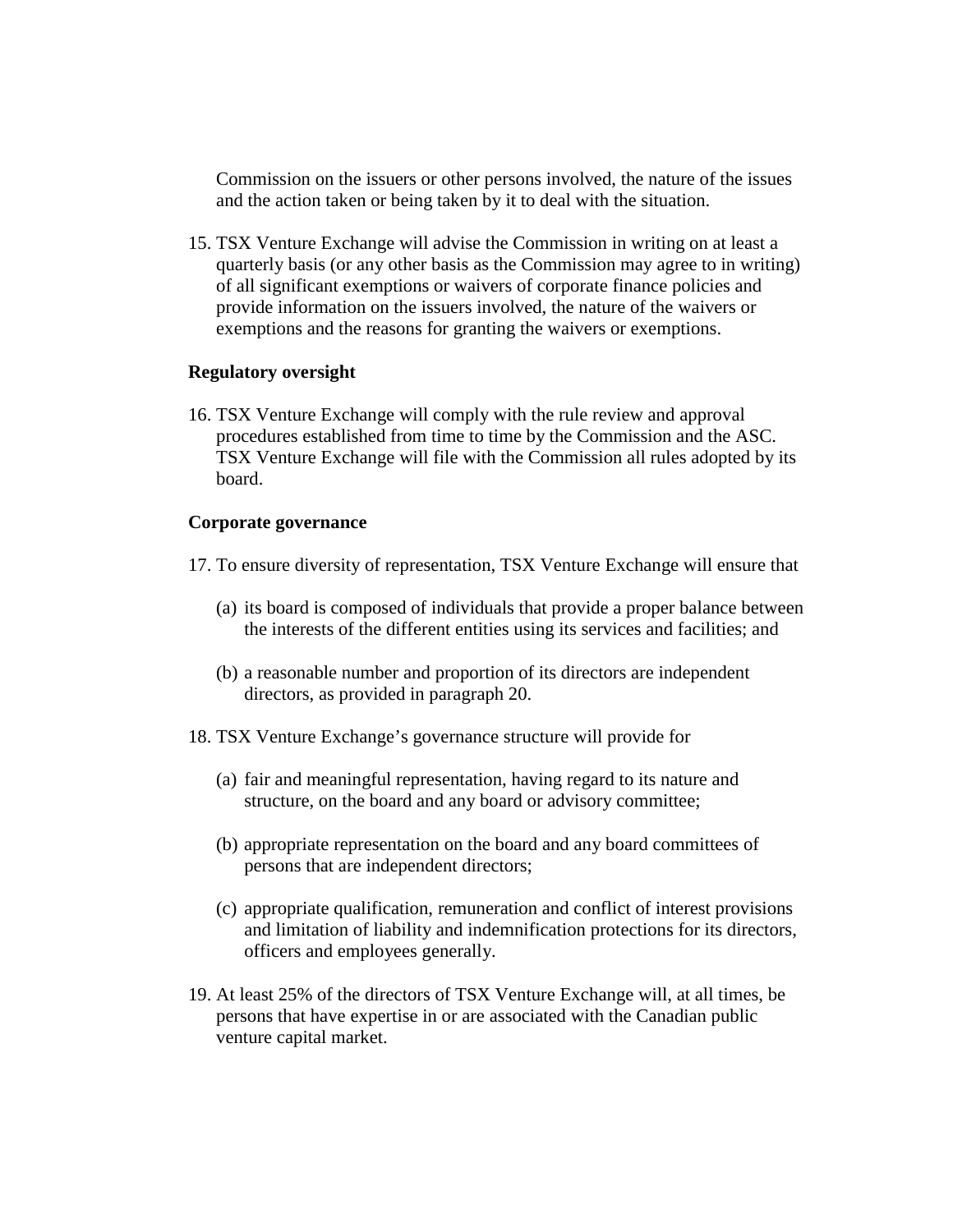- 20. At least 50% of the directors of TSX Venture Exchange will be independent directors, and an independent director is a director that is not
	- (a) associated with any member or participating organization of TSX Venture Exchange, as defined in TSX Venture Exchange's by-laws;
	- (b) an officer or employee of TSX Venture Exchange or its affiliates, or an associate of that officer or employee;
	- (c) a person who owns or controls, directly or indirectly, over 10% of TSX Venture Exchange; or
	- (d) an associate, director, officer or employee of any person who owns or controls, directly or indirectly, over 10% of TSX Venture Exchange (other than a director of TSX Group or TSX).

If at any time TSX Venture Exchange fails to meet this threshold, it will promptly remedy the situation.

21. TSX Venture Exchange will not, without prior Commission approval, implement any significant changes to the governance structure and practices of its board, including significant changes to the composition and terms of reference of its board committees and advisory committees.

### **Fitness**

22. TSX Venture Exchange will take reasonable steps to ensure that each officer and director of TSX Venture Exchange is a fit and proper person and the past conduct of each officer or director affords reasonable grounds for belief that the officer or director will perform his or her duties with integrity.

#### **Access**

- 23. TSX Venture Exchange requirements will not unreasonably prohibit or limit access to its trading facilities by properly registered dealers that are members of a self-regulatory organization or exchange recognized in Canada and that satisfy the requirements of TSX Venture Exchange.
- 24. TSX Venture Exchange will not unreasonably prohibit or limit access to its services.
- 25. TSX Venture Exchange will maintain written standards separate from TSX for granting access to trading on its facilities.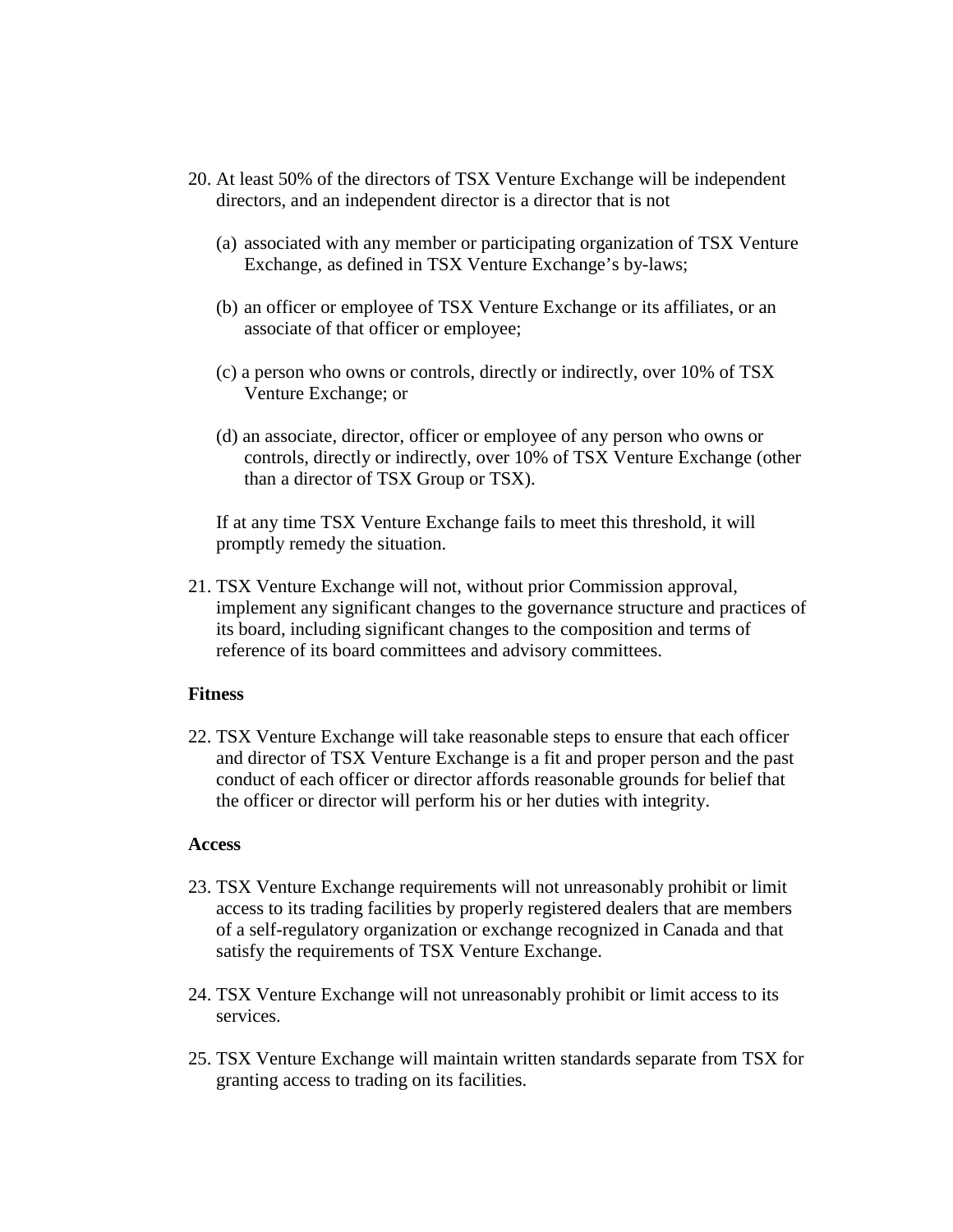26. TSX Venture Exchange will keep separate records of

- (a) each grant of access and, for each entity granted access to its facilities, the reasons for granting access; and
- (b) each denial or limitation of access and the reasons for denying or limiting access to any applicant.

## **Due process**

27. TSX Venture Exchange shall ensure that

- (a) its requirements, the limitations or conditions it imposes on access to its trading and listing facilities, and the decisions it makes to deny access are fair and reasonable;
- (b) the parties are given notice and an opportunity to be heard or make representations; and
- (c) it keeps a record, gives reasons and provides for reviews of its decisions.

### **Fees**

- 28. TSX Venture Exchange will have a fair and appropriate process for setting fees and will determine the fees it imposes on its listed issuers, applicants for listing, members, participating organizations and other market participants.
- 29. These fees will
	- (a) be allocated on an equitable basis as among the parties noted in paragraph 28;
	- (b) not have the effect of creating barriers to access;
	- (c) be balanced with its need to have sufficient revenues to satisfy its responsibilities; and
	- (d) be fair, reasonable and appropriate.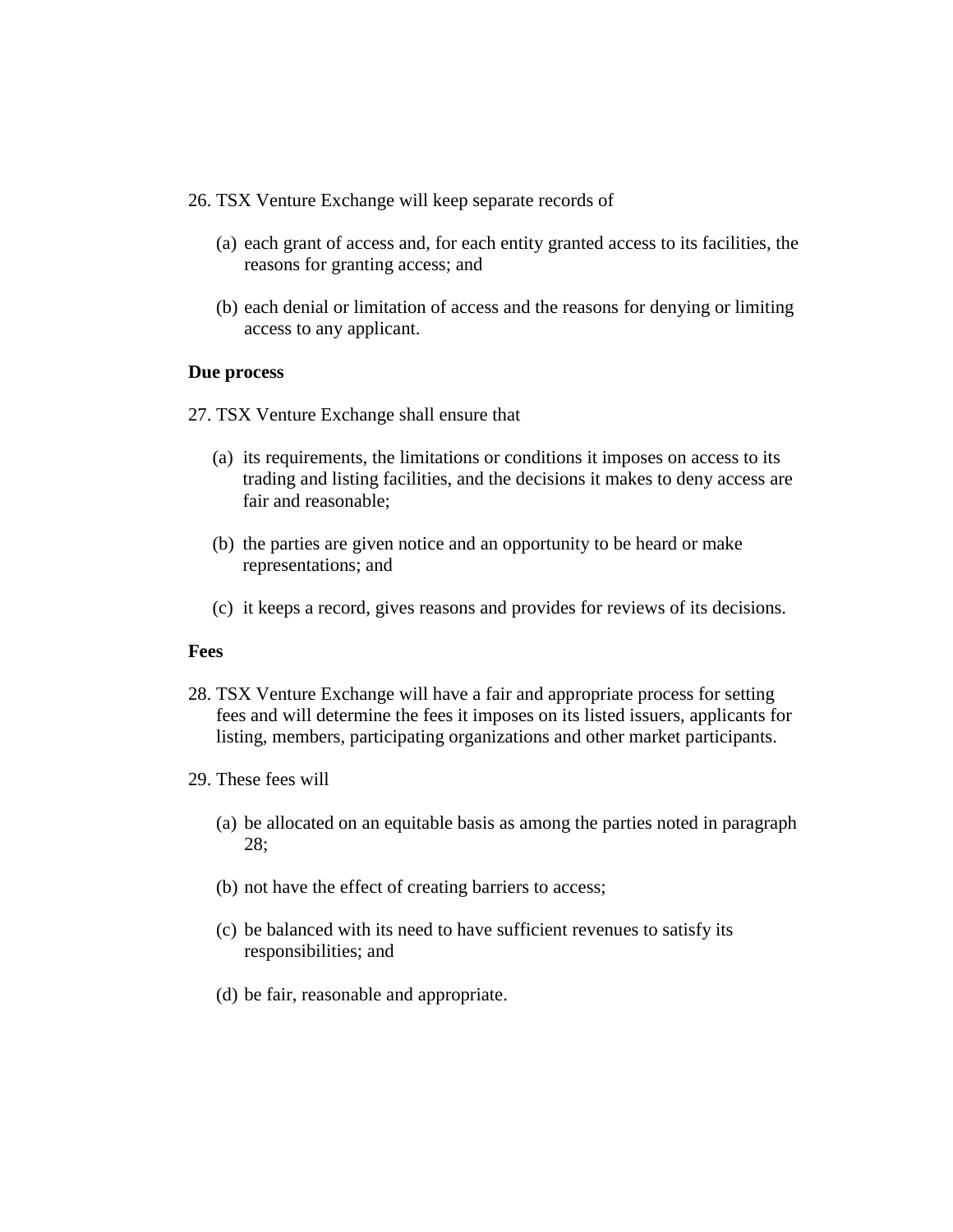# **Financial viability**

- 30. TSX Venture Exchange will have sufficient financial and other resources for the performance of its functions in a manner that is consistent with the public interest and the terms and conditions of this order.
- 31. TSX Venture Exchange will file with the Commission annual audited financial statements prepared in accordance with generally accepted accounting principles in Canada (Canadian GAAP) and accompanied by the report of an independent auditor within 90 days of its financial year end or any shorter period provided in British Columbia securities legislation for reporting issuers to file their financial statements.
- 32. TSX Venture Exchange will file with the Commission quarterly financial statements prepared in accordance with Canadian GAAP within 60 days of the end of each financial quarter or any shorter period provided in British Columbia securities legislation for reporting issuers to file their financial statements.

## **System security, capacity and sustainability**

- 33. For each of its systems that supports order entry, order routing, execution, data feeds, trade reporting and trade comparison, capacity and integrity requirements, TSX Venture Exchange will
	- (a) on a reasonably frequent basis and, in any event, at least annually,
		- (i) make reasonable current and future capacity estimates;
		- (ii) conduct capacity stress tests of critical systems on a reasonably frequent basis to determine the ability of those systems to process transactions in an accurate, timely and efficient manner;
		- (iii) develop and implement reasonable procedures to review and keep current the development and testing methodology of those systems;
		- (iv) review the vulnerability of those systems and data centre computer operations to internal and external threats, including physical hazards and natural disasters; and
		- (v) establish reasonable contingency and business continuity plans;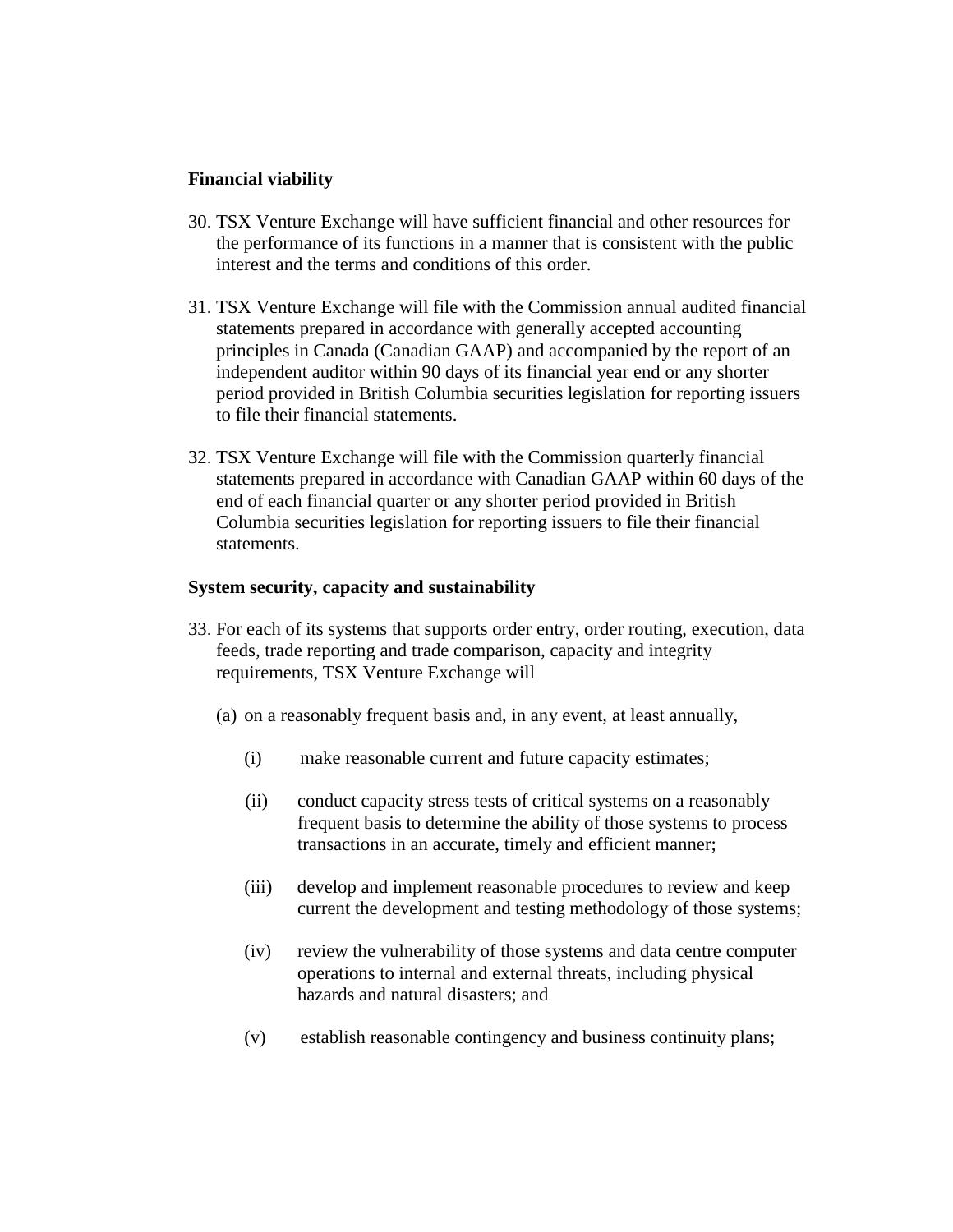- (b) on an annual basis, cause to be performed an independent review, in accordance with established audit procedures and standards, of its current systems technology plans and whether there are appropriate processes in place to manage the impact of changes in technology on the exchange and parties interfacing with exchange systems and obtain a written report of the review. This will include an assessment of its controls for ensuring that each of its systems that support order entry, order routing, execution, data feeds, trade reporting and trade comparison, capacity and integrity requirements, complies with paragraph (a) above. Senior management will conduct a review of a report containing the recommendations and conclusions of the independent review; and
- (c) promptly notify the Commission of material systems failures and changes.
- 34. If securities of issuers that are listed on TSX Venture Exchange trade on systems operated by TSX, TSX Venture Exchange will be considered to have met the requirements set out under sub-paragraph (a) and (b) of paragraph 33 if TSX meets the equivalent requirements contained in the order continuing the recognition of TSX and recognizing TSX Group issued by the OSC in conjunction with the reorganization.

### **Outsourcing**

- 35. In any material outsourcing of any of its business functions, with parties other than TSX Group or an affiliate or associate of TSX Group, TSX Venture Exchange will proceed in accordance with industry best practices. Without limiting the generality of the foregoing, TSX Venture Exchange will
	- (a) establish and maintain policies and procedures that are approved by its board of directors for the evaluation and approval of material outsourcing arrangements;
	- (b) in entering into any material outsourcing arrangement
		- (i) assess the risk of the arrangement, the quality of the service to be provided and the degree of control to be maintained by TSX Venture Exchange; and
		- (ii) execute a contract with the service provider addressing all significant elements of the arrangement, including service levels and performance standards;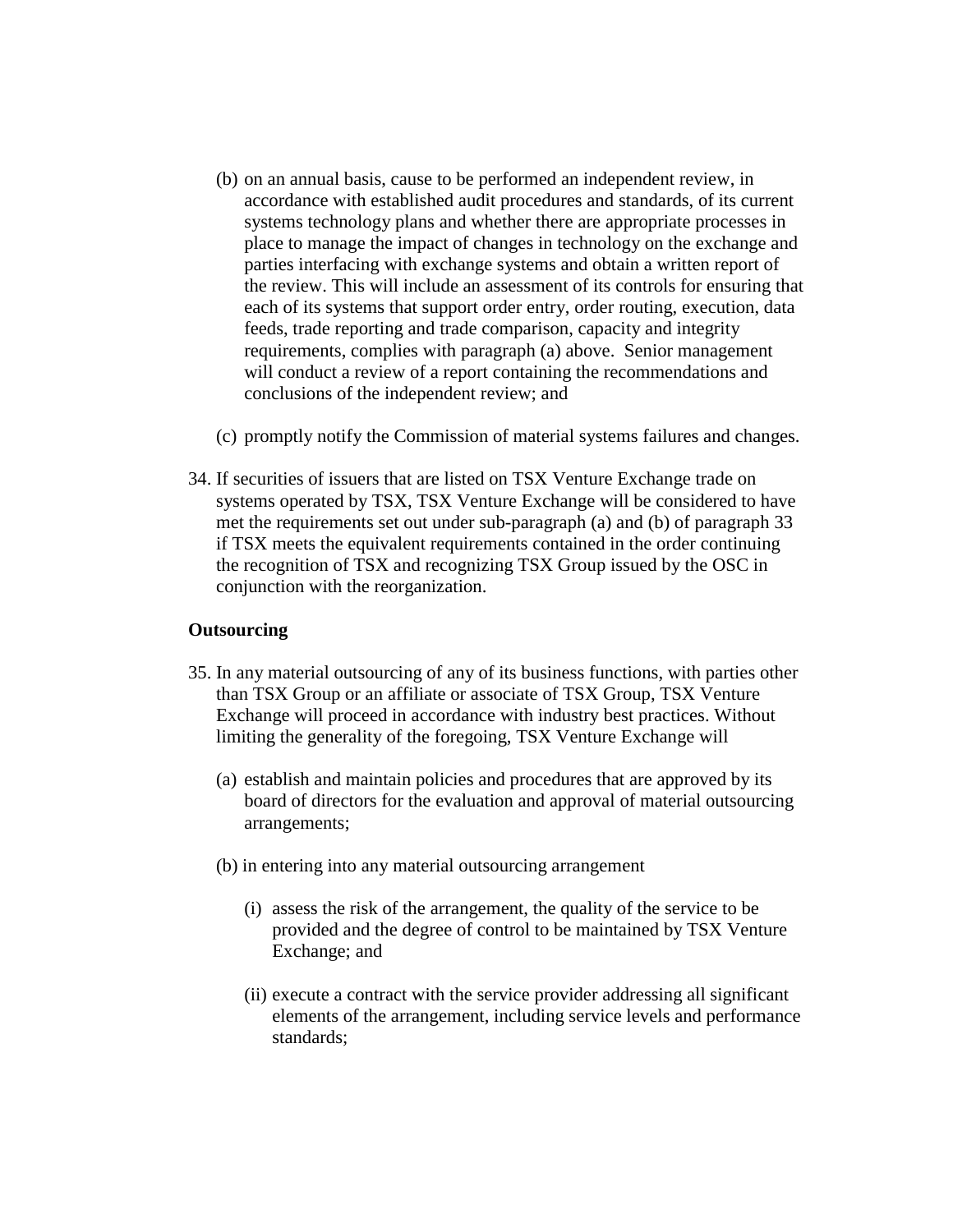- (c) ensure that any contract implementing a material outsourcing arrangement that is likely to impact on TSX Venture Exchange's regulation functions gives TSX Venture Exchange, its agents and the Commission access to, and the right to inspect, all data and information maintained by the service provider that TSX Venture Exchange is required to share under paragraph 39 or that the Commission requires to assess how TSX Venture Exchange is performing its regulation functions and how TSX Venture Exchange complies with these terms and conditions; and
- (d) monitor the performance of the service provider under any material outsourcing arrangement.

## **Related party transactions**

- 36. Any material agreement or transaction entered into between TSX Venture Exchange and
	- (a) TSX Group or TSX, or
	- (b) any affiliate or associate of TSX Group or TSX

will be on terms and conditions that are at least as favourable to TSX Venture Exchange as market terms and conditions.

### **Change in operations or ownership**

- 37. TSX Venture Exchange will not cease to operate or suspend, discontinue or wind-up all or a significant portion of its operations, or dispose of all or substantially all of its assets, without
	- (a) providing the Commission at least six months' prior notice of its intention; and
	- (b) complying with any terms and conditions that the Commission may impose in the public interest for the orderly discontinuance of its operations or the orderly disposition of its assets.
- 38. TSX Venture Exchange will not cease to be wholly owned or directly controlled by TSX or indirectly wholly owned or controlled by TSX Group without TSX Venture Exchange
	- (a) providing the Commission at least three months' prior notice of its intention; and